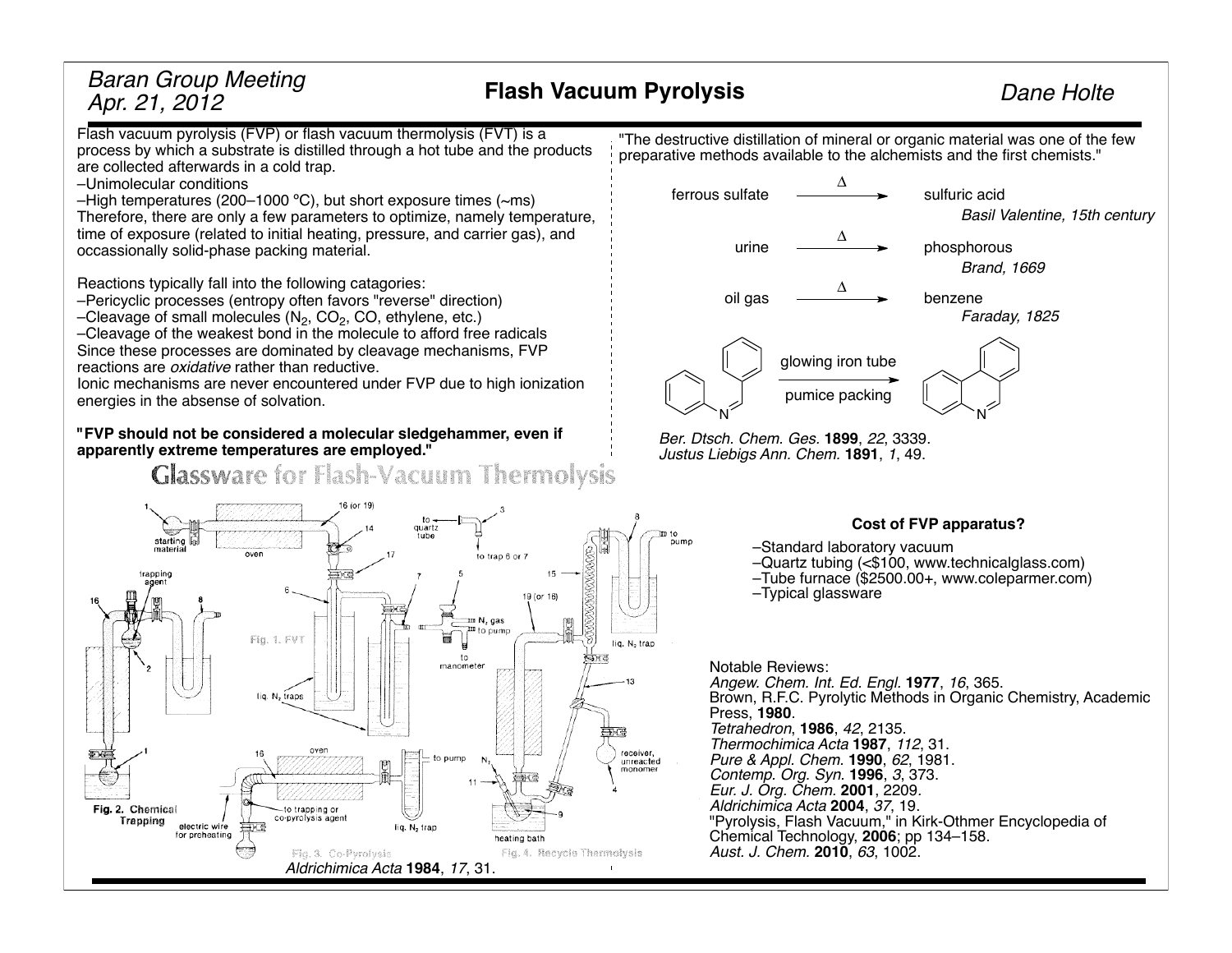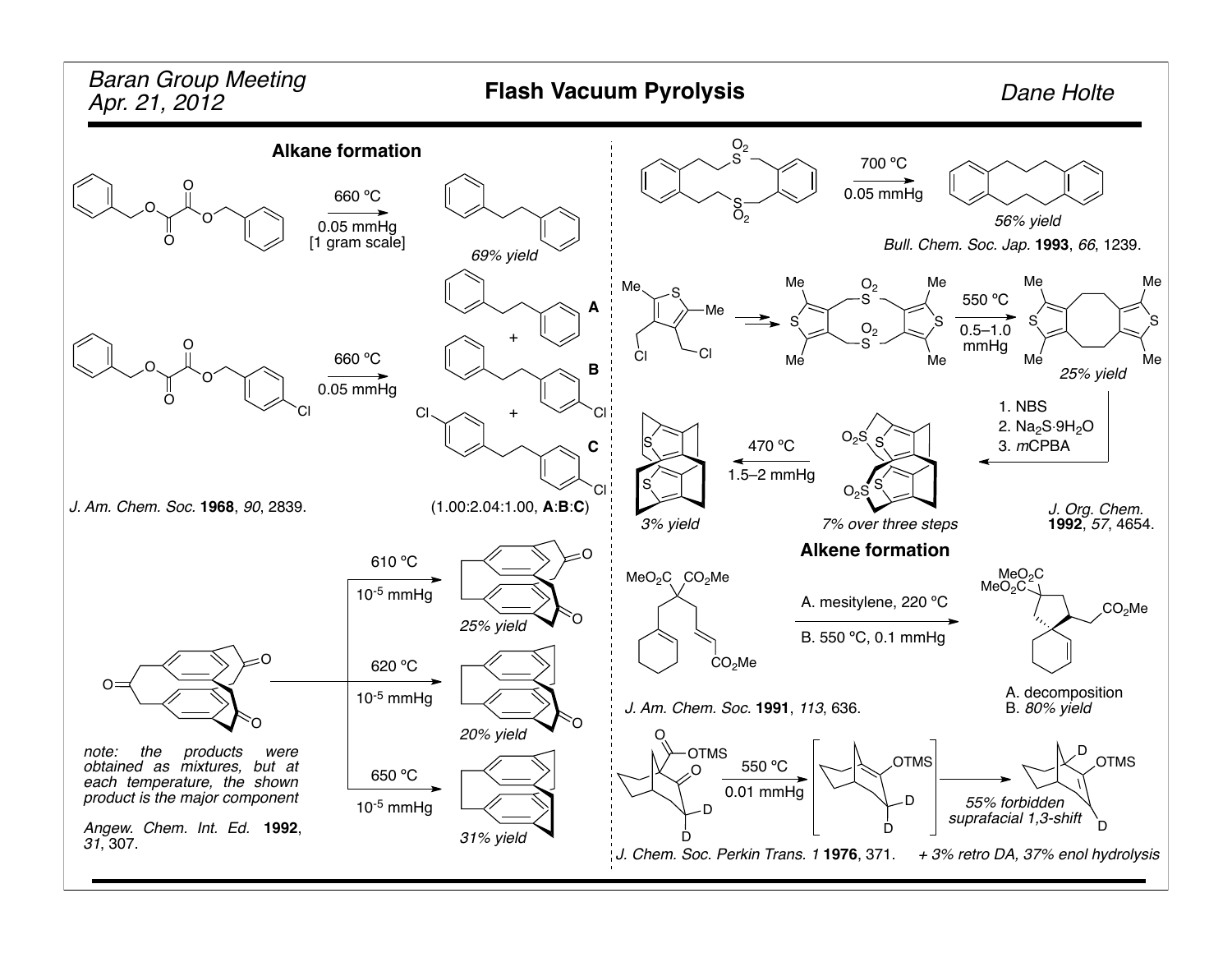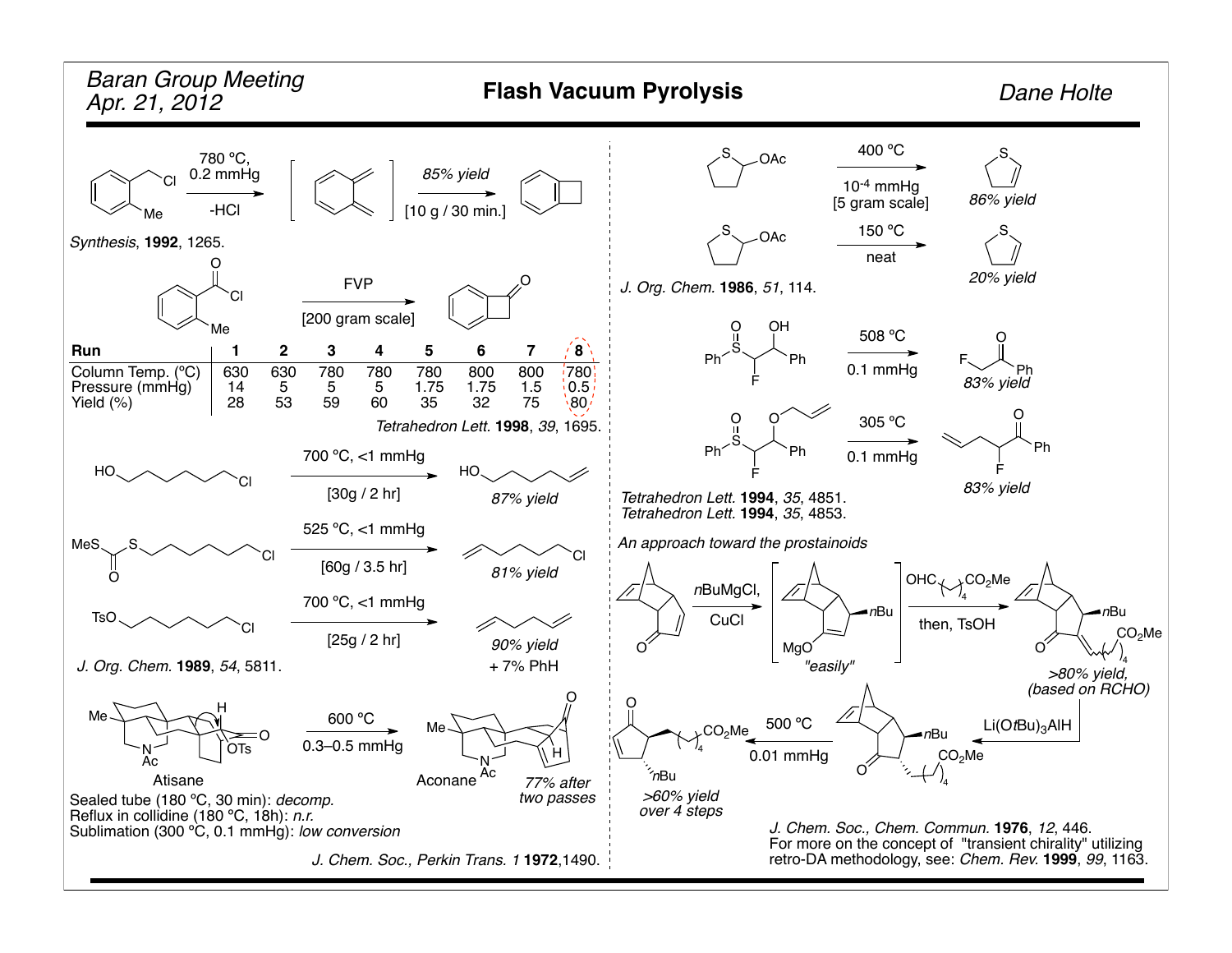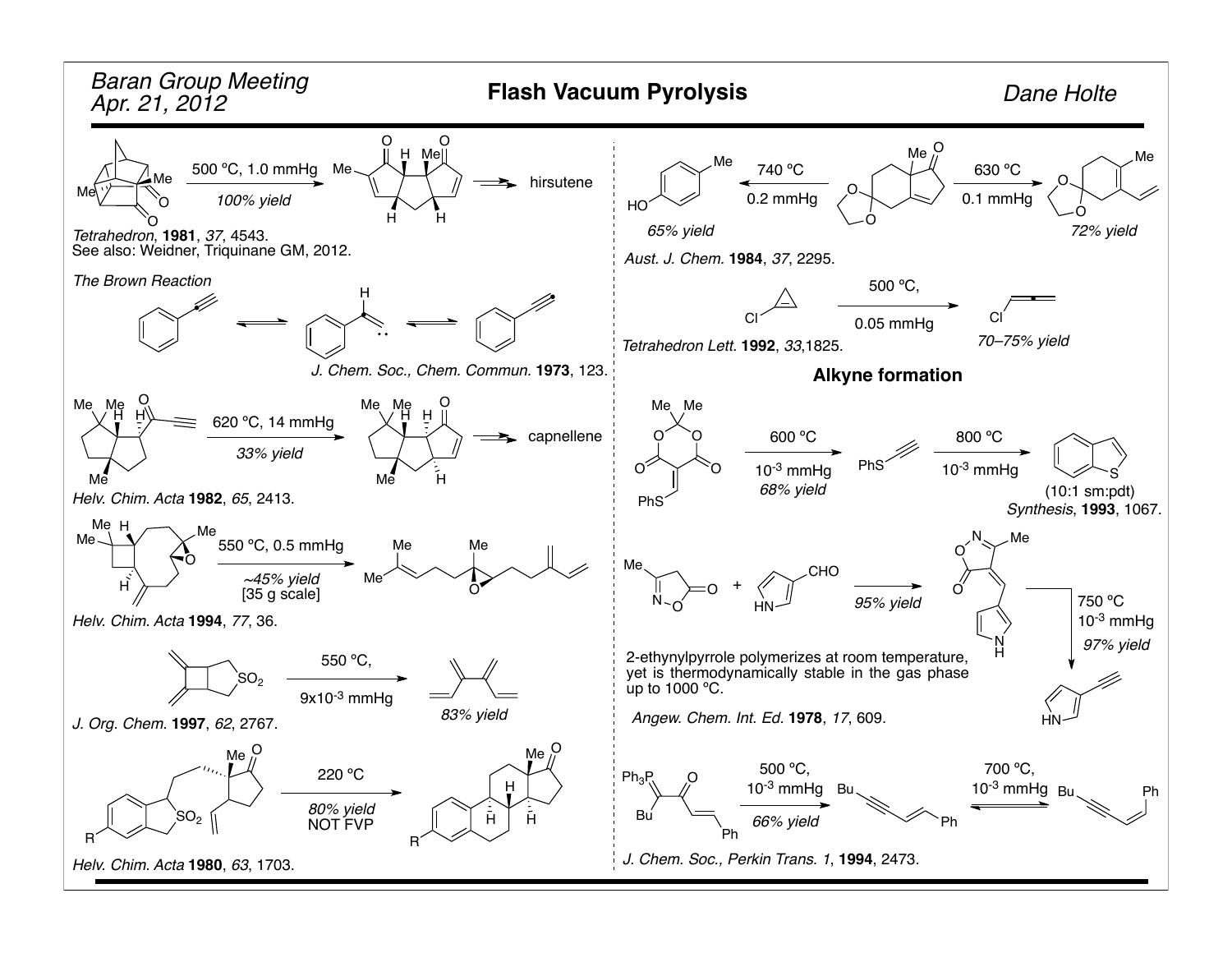

mechanisms are operative, which are interesting, complex, and out of the

scope of this group meeting. For a thorough discussion, see:

*Acc. Chem. Res.* **1982**, *15*, 52. *J. Am. Chem. Soc.* **2003**, *125*, 5375. For a higher-yielding, solution-phase approach based on similar disconnections, see: *J. Am. Chem. Soc.* **2000**, *122*, 6323.

For additional synthesis of and studies on *geodesic polyarenes*, see: *Chem Rev.* **2006**, *106*, 4868.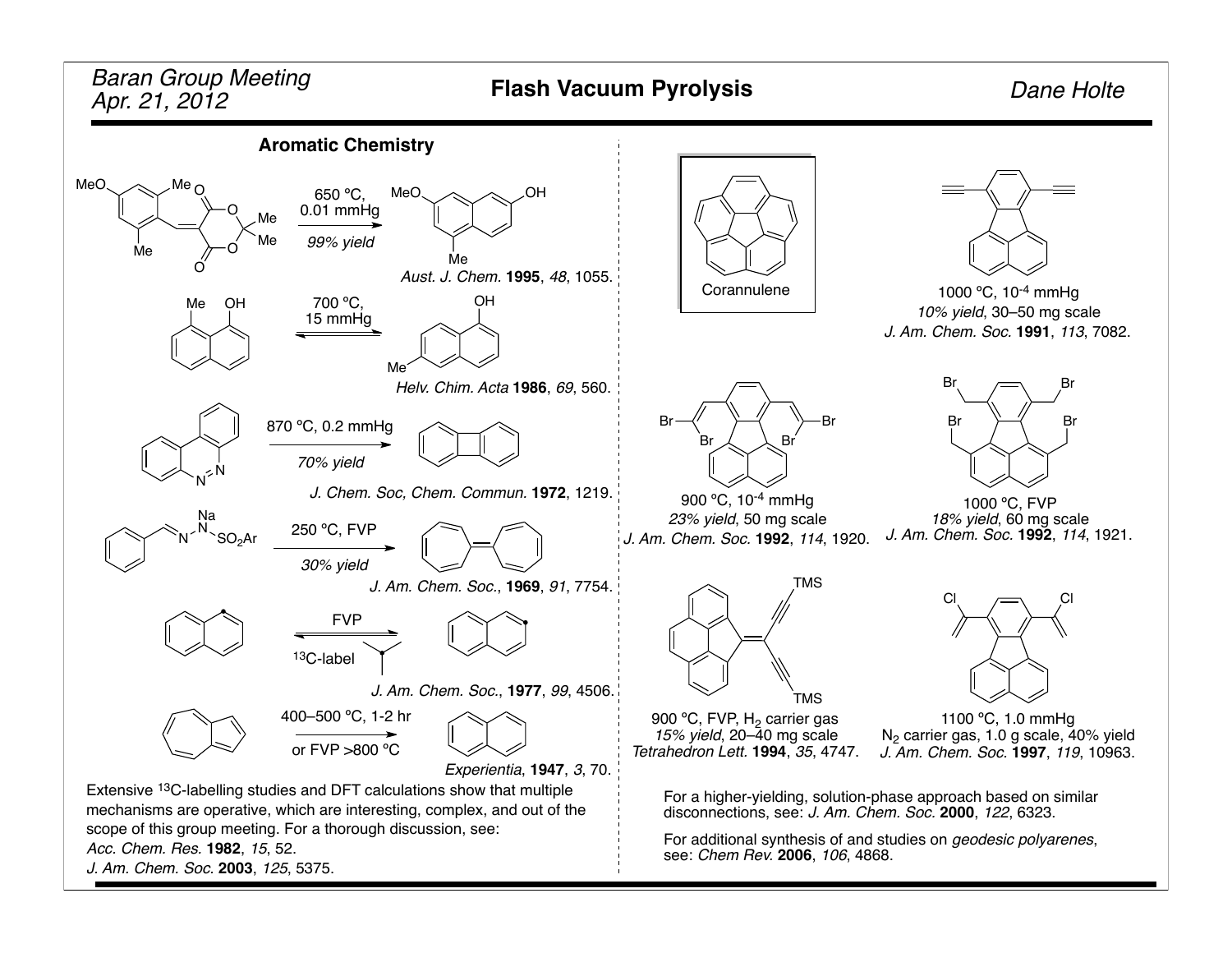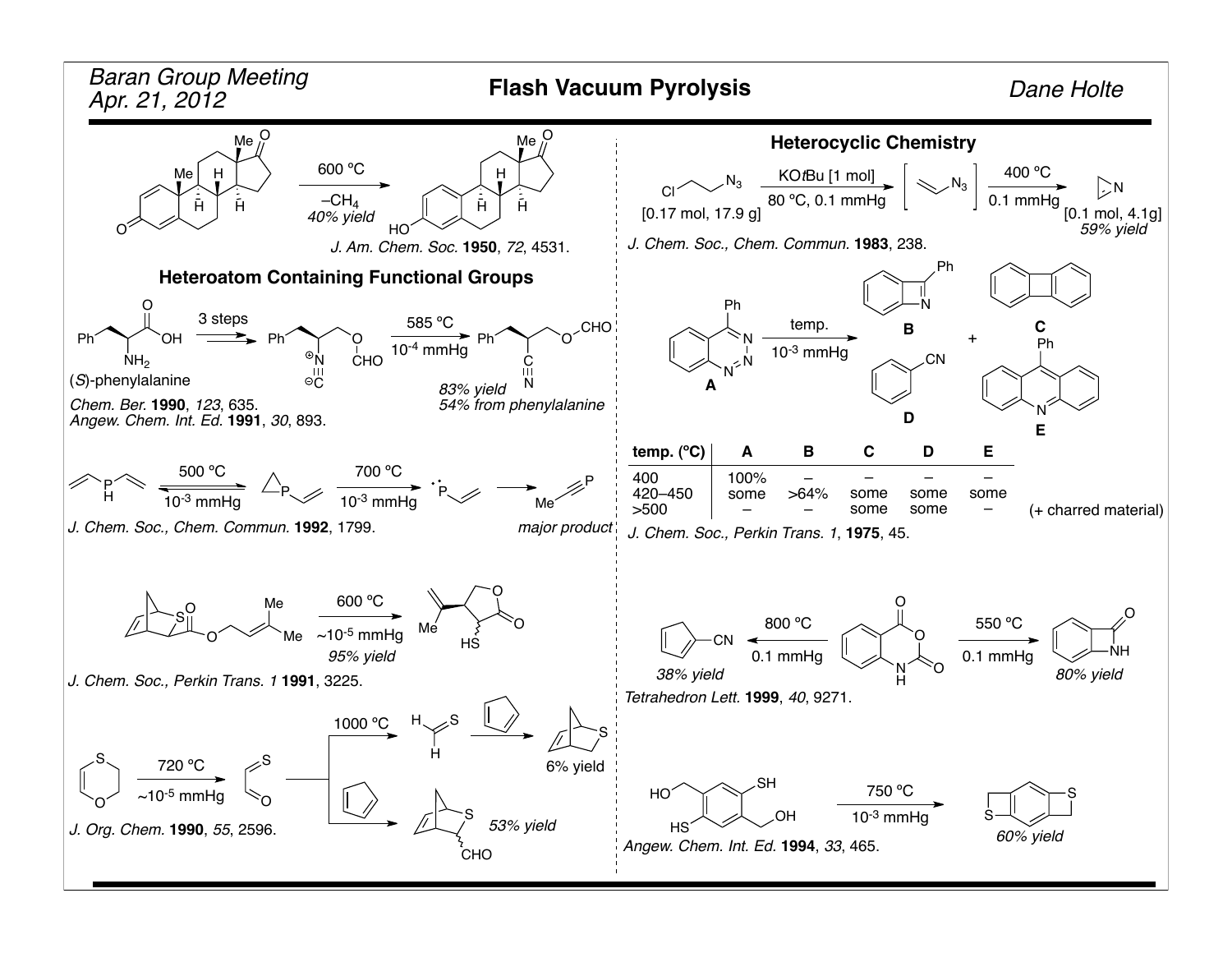